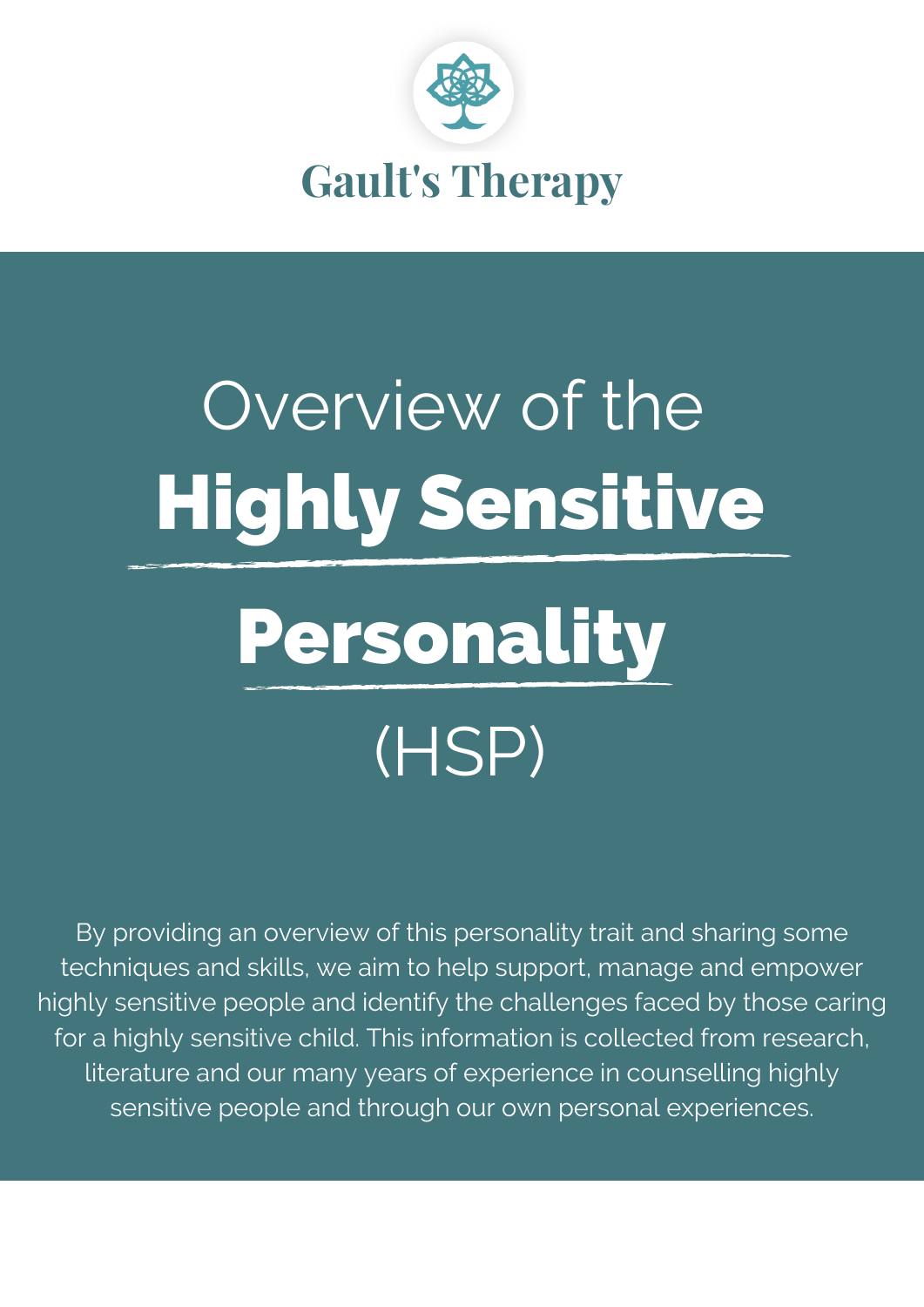### Contents

| <b>Experiences of HSP</b>                 | 1                       |
|-------------------------------------------|-------------------------|
| Who we are?                               | $\overline{2}$          |
| Distinguishing Characteristics of HSP     | $\overline{\mathbf{3}}$ |
| The 4 Facets of HSP                       | 4                       |
| <b>Extraversion and Sensation Seeking</b> | 5                       |
| <b>HSP and Environment</b>                | 7                       |
| Communication                             | 8                       |
| Eating and Drinking                       | 9                       |
| Working and Playing                       | 10                      |
| <b>Troubled Childhood</b>                 | 13                      |
| Low Self-Esteem                           | 15                      |
| <b>Self-Management Coping Strategies</b>  | 16                      |
| Is "High Sensitivity" a Disorder?         | 20                      |
| The CARE Approach                         | 21                      |
| <b>Recommended Reading</b>                | 22                      |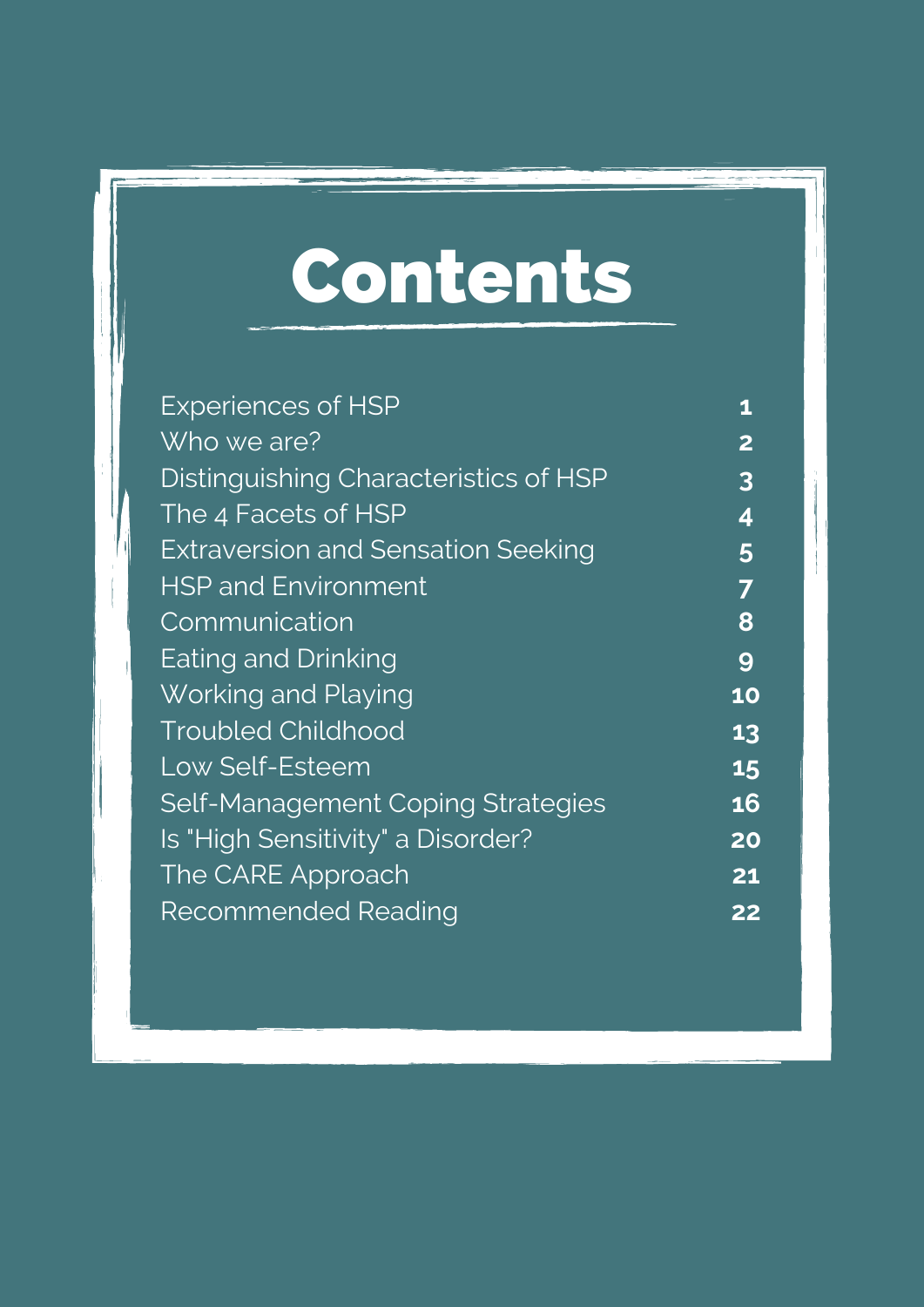### **Experiences of the HSP**

"When I look back on my childhood, I realise I've always felt 'uncomfortable in my own skin'. I mean this in a physical sense. It wasn't only that my clothes touched or scratched. I felt discomfort in almost every environment. I didn't like the rain, wind, snow or sun on my face. My shoes always felt hot and tight. The sensual pleasure most of my friends and family got from being barefoot on the sand, grass or paddling in cool water on a summer's day baffled me. My physical presence on earth, for me, had to be endured." Kim - 56 years

"My girlfriend loves parties, birthday parties, Christmas parties or any kind of party! <sup>I</sup> do too, to <sup>a</sup> point. <sup>I</sup> find it exhausting. <sup>I</sup> always want to leave earlier than her. It's not that <sup>I</sup> don't enjoy socializing; <sup>I</sup> do, but <sup>I</sup> often feel that it's all too much sometimes. My girlfriend and <sup>I</sup> have been together long enough now for her to know that <sup>I</sup> prefer small groups and quiet music. <sup>I</sup> can handle that. <sup>I</sup> guess relationships are all about compromise." Cameron - 34 years

"What really bugs me is when my boss wanders around behind me when I'm trying to ge<sup>t</sup> on with work It makes me nervous and self-conscious. At times, <sup>I</sup> have felt so uncomfortable and distracted that I've had to leave the office for <sup>a</sup> while just to ge<sup>t</sup> myself together. <sup>I</sup> asked for <sup>a</sup> meeting with her to explain how <sup>I</sup> felt, and she seemed to understand. <sup>I</sup> spen<sup>t</sup> ages trying to think of how to pu<sup>t</sup> it without sounding rude." Sara - 24 years

"School was more difficult for me than it was for my brothers. I was clever enough, but my teachers described me as oversensitive, and I think they were right. If I close my eyes now, I can smell the chalky wood smell of my first classroom. I can also smell the overcooked potato smell of the dinner hall. It sounds strange but I was actually afraid of certain smells if they were particularly strong. I felt overwhelmed by them. I would cry and refuse to enter the dinner hall. As I also wanted to please my teachers and make my parents happy, I found myself distraught at times."

Matthew - 43 years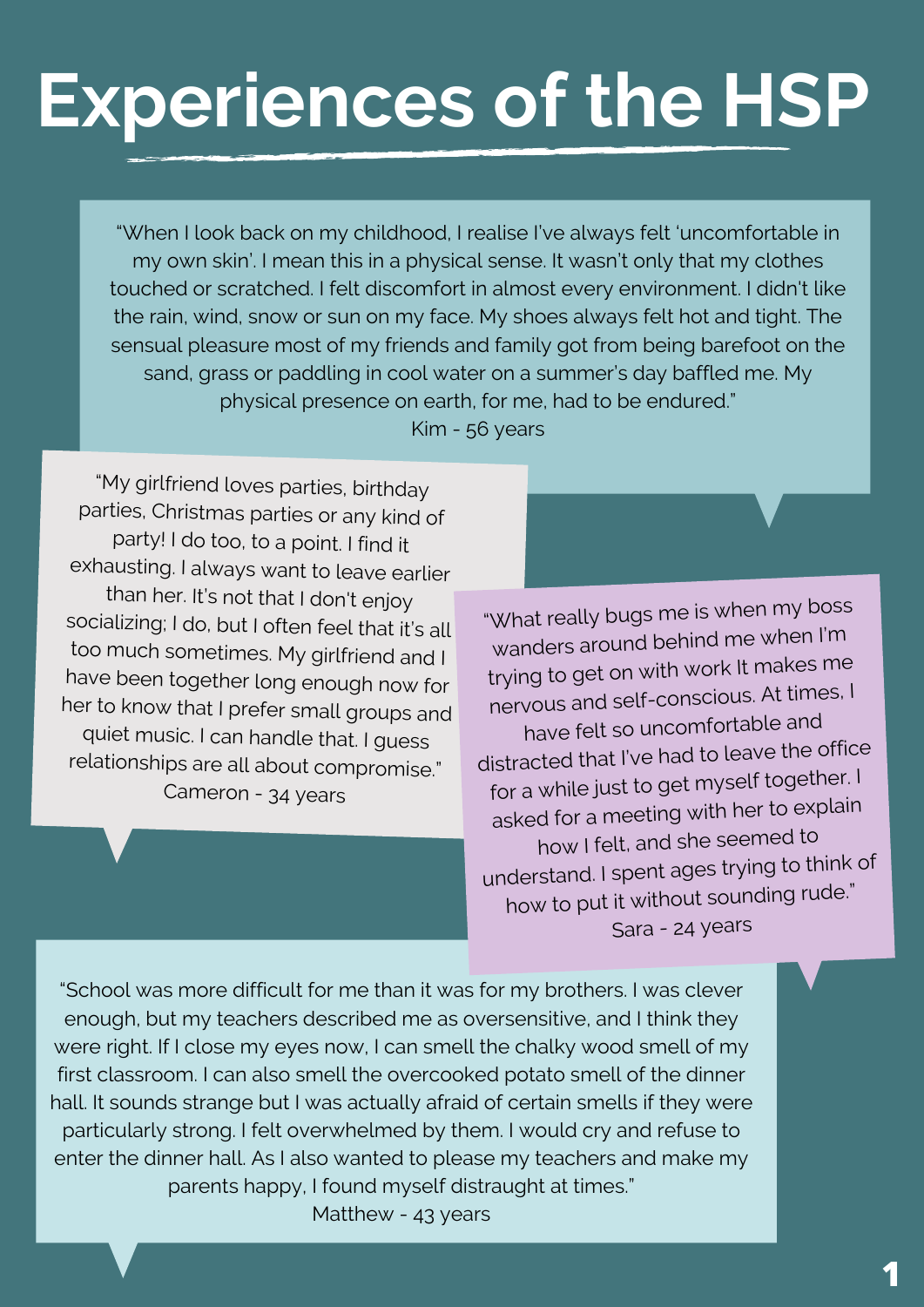### **Who we are?**

We are Jackie Adler and Christine Gault both independent psychotherapists endorsed as Highly Sensitive Aware Practitioner's, listed on Dr Elaine Aron's Website.

We have developed a therapeutic package, the CARE approach, to support the HSP. This approach is based on four basic principles:



Acceptance

Reorganise

### Empowerment

**It is vital to understand that each person is unique, with individual life experience, patterns of behaviour, mental health, culture and social-economic environments. Traits are prominent at higher and lower levels; problems can differ and strategies that work for some may not work for others. We have selected what we consider to be the main issues attributed to the Highly Sensitive Person and strategies we have found most helpful.**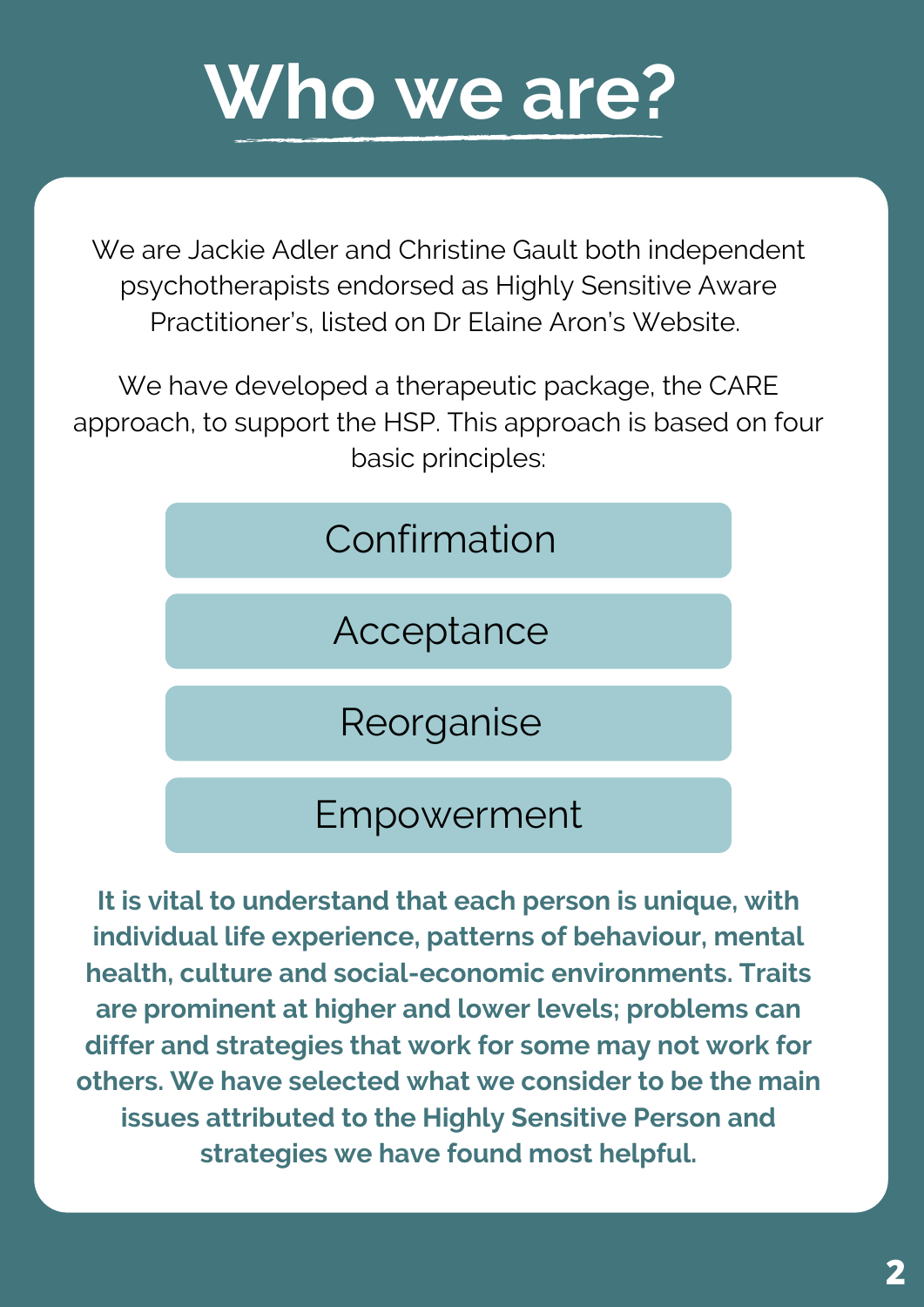## **Distinguishing Characteristics of HSP**

**HSPs are extremely creative, passionate, empathic, emotional and intuitive people with a broader range of social behaviours than those without the trait.**

- Often prefer to watch and observe before entering a new situation.
- Notice small changes such as chairs being placed in a slightly different angle in a room.
- Find it difficult or are slower at making decisions as we consider all options and outcomes.
- Are very aware of other people's moods.
- Often conscientious
- Concerned about social justice and taking care of the environment.
- Easily overstimulated, sometimes leading to poorer performance.
- Highly creative and enjoy the arts.
- Have a strong sense or interest in spirituality.
- React more emotionally than others.
- Find change or transition unduly difficult.
- Experience vivid dreams.
- Shy or tried to be invisible as a child.
- Find artificial environments difficult e.g., fluorescent lights
- Stimulated by physical sensitivities such as noise, smell, crowds, allergies and pain.
- Tend to make suggestion rather than be direct in conflict.
- Experience nature as healing.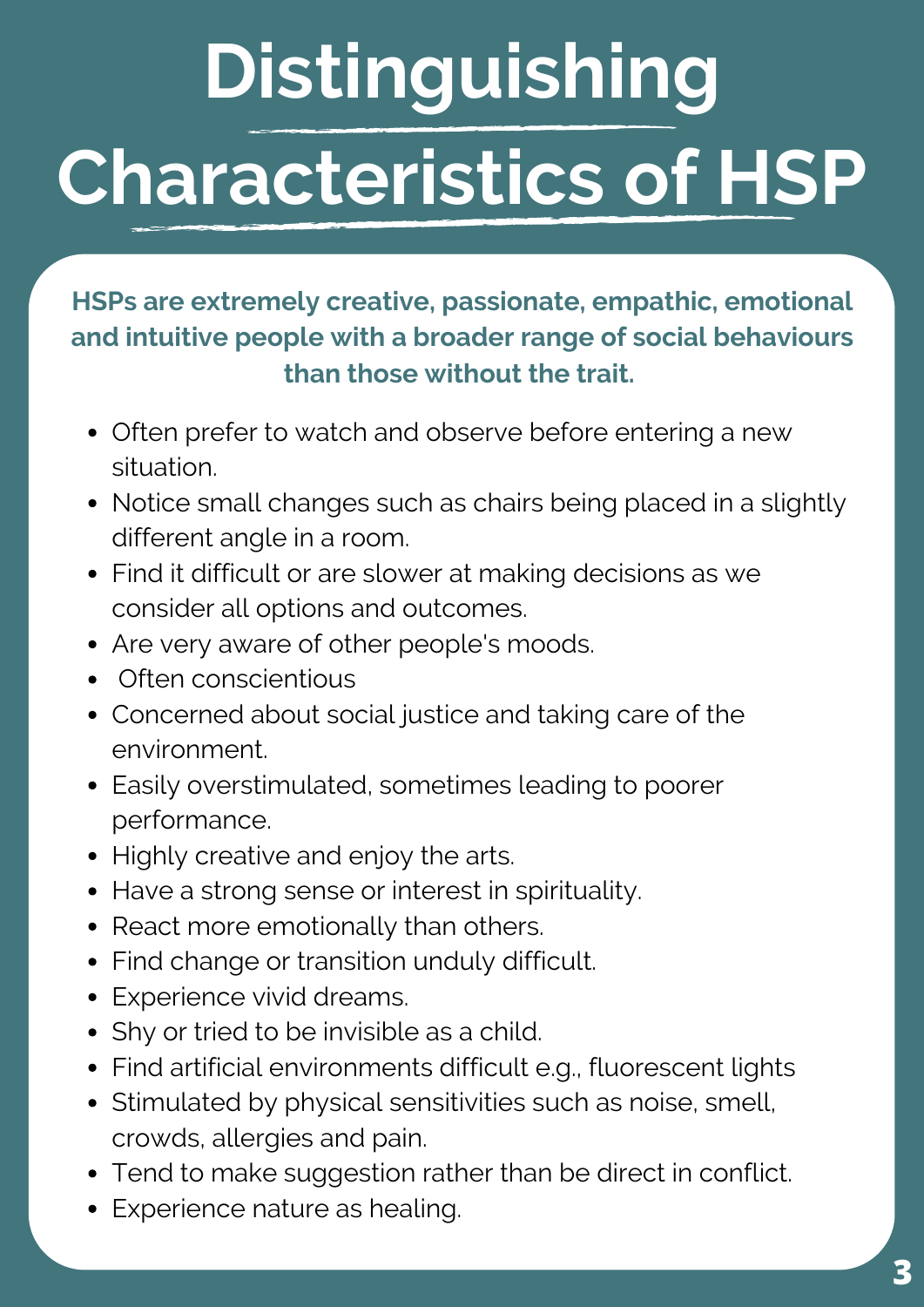### **The 4 Facets of HSP**

#### **Depth of Processing**

- Processing emotional situations very deeply
- Giving careful and thorough analysis to decisions/tasks/situations sometimes to the point of being unable to make or take action.
- Considering the big picture
- Over-thinking to an excessive level
- Being extremely conscientious
- May be considered insightful, seek spirituality to understand life on a deeper level

#### **Over Arousal**

- Life feels out of balance. May suffer from anxiety, stress, headaches and migraines
- Have a low tolerance for high-level sensory input
- Can be easily fatigued yet have trouble sleeping
- Will seriously avoid conflict and take criticism to heart

#### **Emotional Intensity**

- Have strong emotional responses, are highly empathic and intuitive, very reactive to an emotional environment
- Can find negativity overwhelming
- Can have a keen imagination
- May have low self-esteem and can cry easily
- May have low emotional boundaries
- Will require meaningful work and relationships

#### **Sensory Sensitivity**

- Will react to physical environmental conditions, notice details and subtle changes.
- Are sensitive to a range of stimuli food/fabric/comfort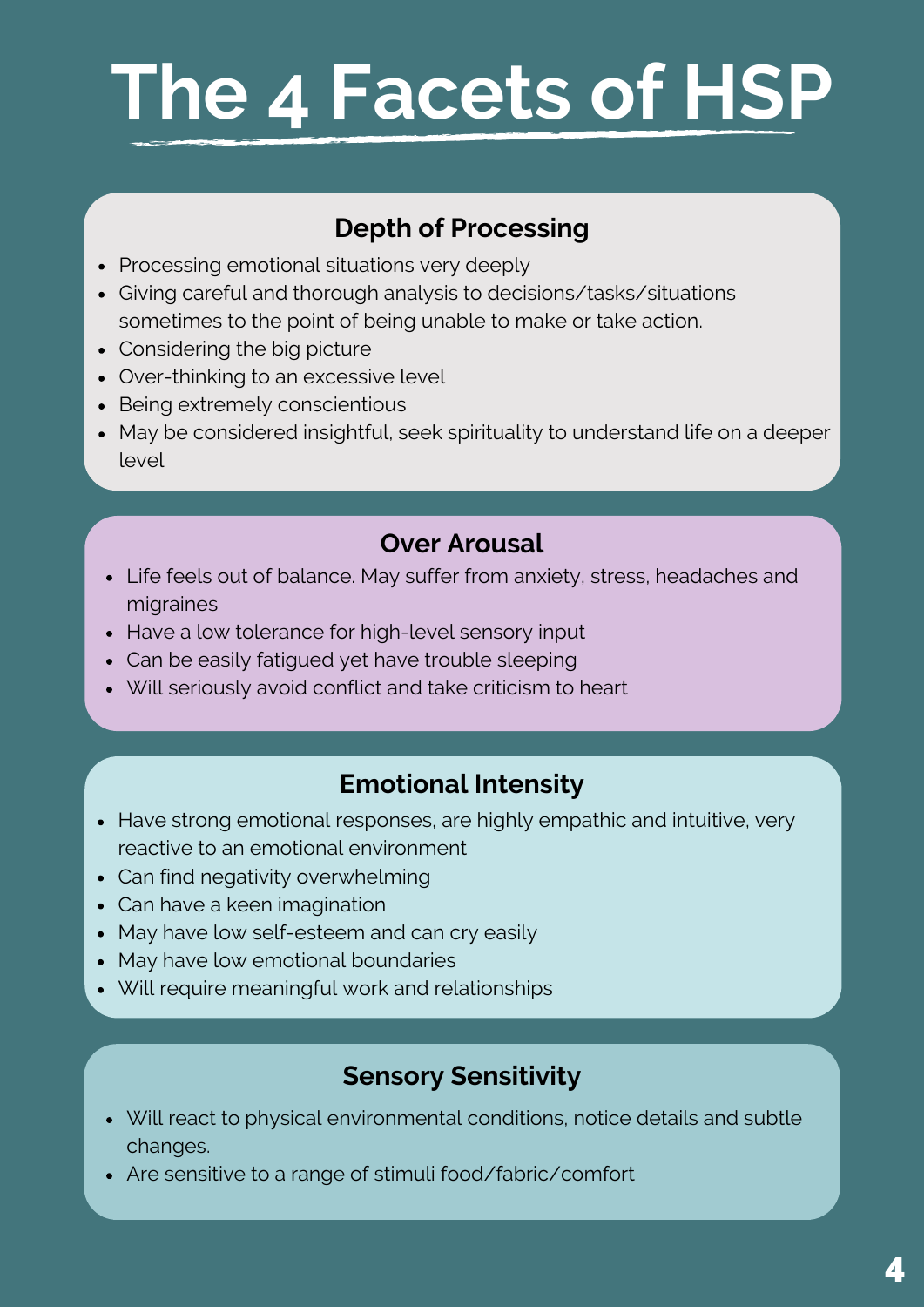## **Extraversion and Sensation Seeking**

**30% of HSP are extroverts. HSPs are similar to other extroverts, yet unlike most, we may get overwhelmed by stimulation and need to withdraw and recharge. This may lead others to believe they are neurotic or fragile in spite of their sociability.**

**Elaine Aron believes that we are not born being introverted or extraverted it is something that we learn or adopt according to our social/family experience. Whereas, she believes sensation seekers have that trait at birth. Therefore, sensation seekers can be extravert or introvert. Both will be very careful to ensure safety is a priority.**

### **Highly sensation seekers (HSS)**

Sensation seeking in the HSP can be described as 'one foot on the brake, and the other on the gas' This aspect of HSP was established by Marvin Zuckerman (1994) who defined it as:

"Seeking of varied, novel, complex, and intense sensations and experiences, and the willingness to take physical, social, legal, and financial risks for the sake of such experience."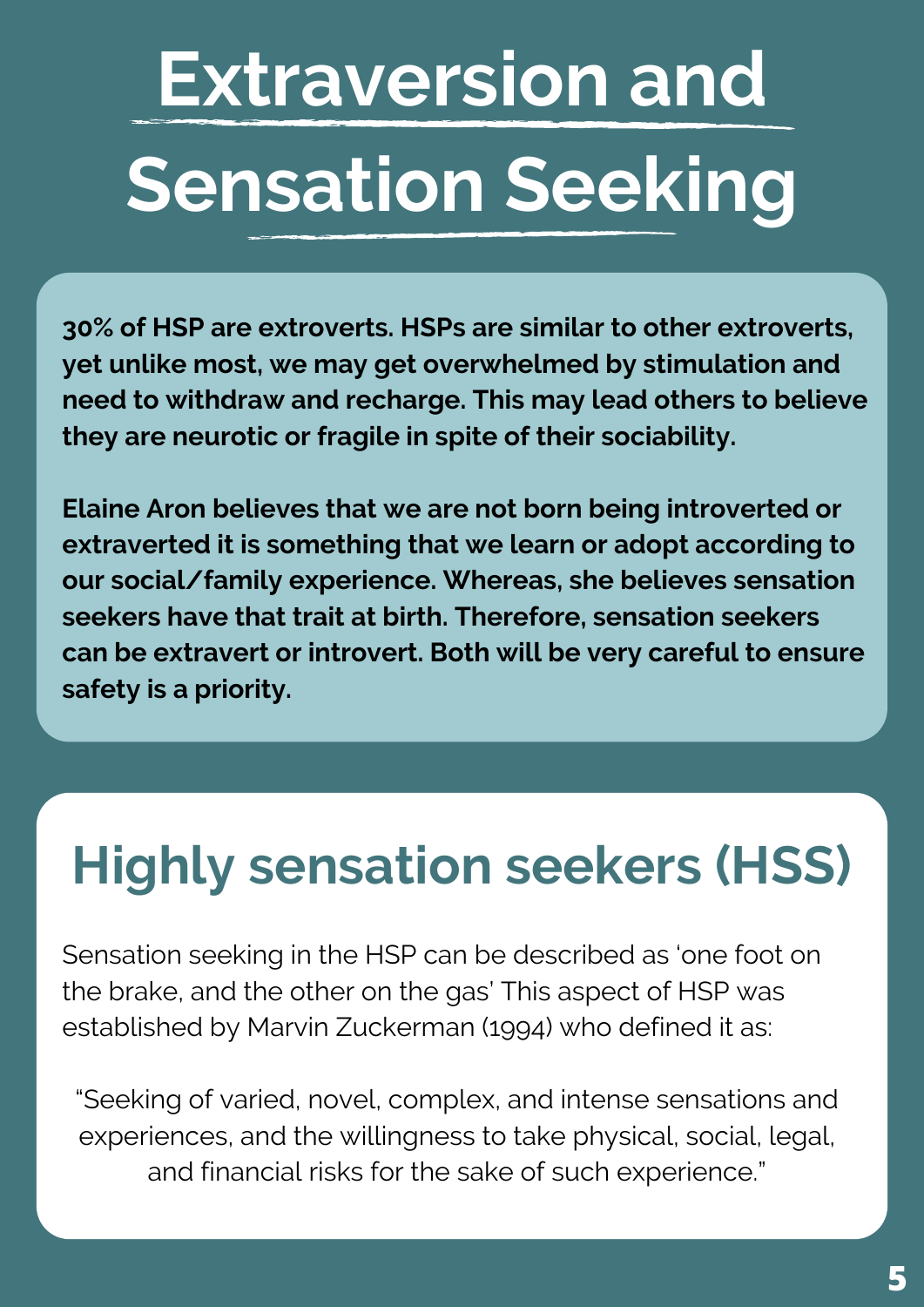These include:

**Physical adventure:** a desire to engage in risky activities such as sports or other physical activities that provide unusual sensations of speed or defiance of gravity, such as parachuting, scuba diving, or skiing.

**Experience adventure:** seeking of novel sensations and experiences through the mind and senses, as in arousing music, art, and travel, and through social nonconformity, as in association with groups on the fringes of conventional society.

**Disinhibiting:** sensation-seeking through social activities like parties, social drinking, and sex.

**Boredom intolerance:** repetitive experience of any kind, including routine work, unstimulating conversation.

There is a conflict in HSP as they are constrained by the need to plan and assess consequences yet have a desire to seek out sensation. The main issue may arise with the 'risk-taking and impulsivity' aspects.

It is therefore important that HSP with HSS have a high level of understanding of this trait and self-awareness.

For those with the drive to explore, create, and experience new and novel stimulation the rewards may be a discovery of new technologies, new ideas, and new processes.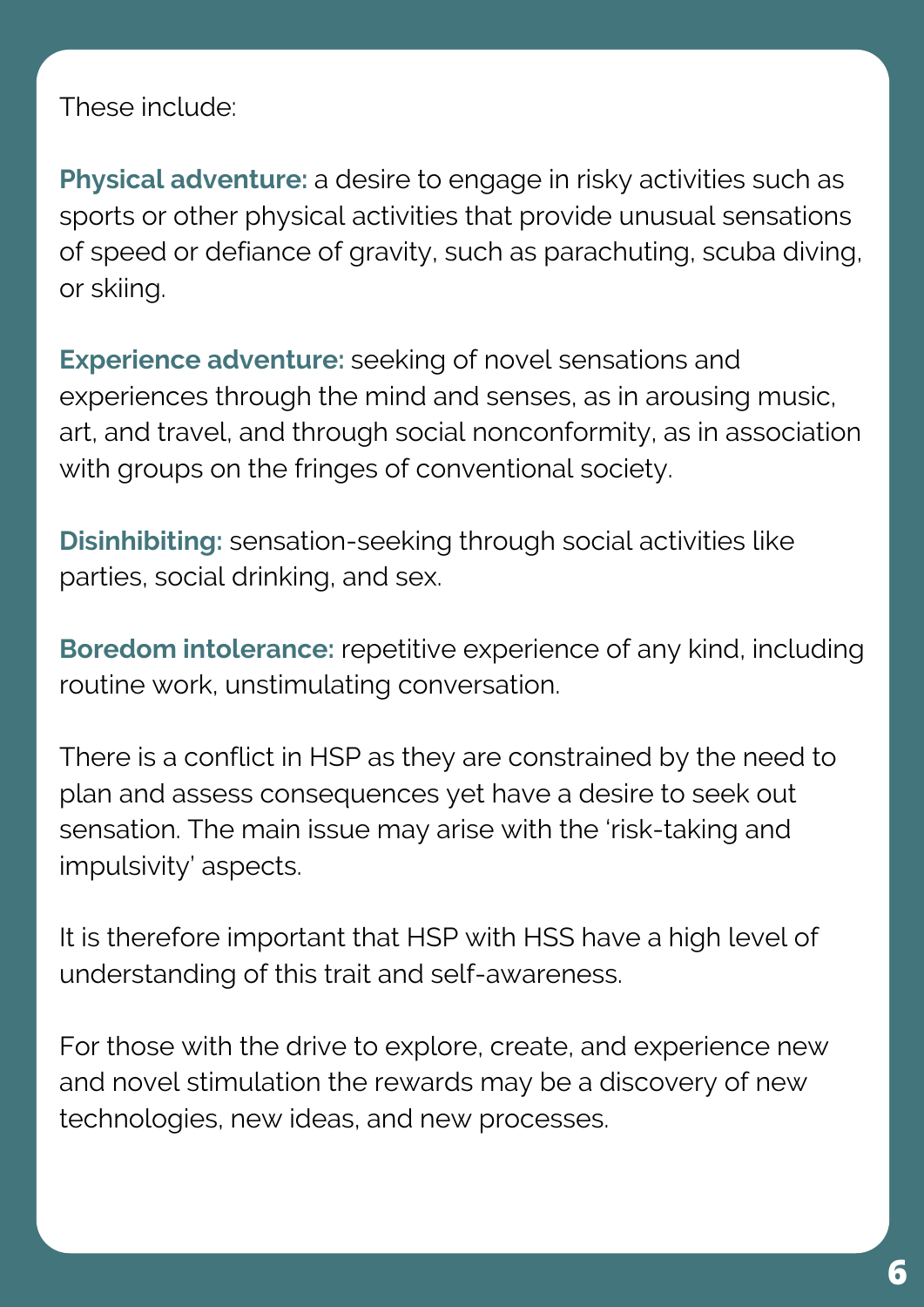### **HSP and Environment**

**With heightened emotions, sensory sensitivity and deep inner processing, it is easy to become emotionally and physically overwhelmed.**

In fact, on a sensory level, the HSP feels more intensely and more deeply than others. Many HSPs, particularly children, easily react to changes in air pressure and environmental pollution. For example, they may experience an aching body or headache before a thunderstorm or find themselves sleeping deeply. Indeed temperature, space and ventilation are the main prerequisites for the HSP. Though smell and noise such as perfume, food smells, background music or dripping taps can also invade the environment and (in extreme cases) can cause the HSP pain.

Clothes can be an issue particularly in childhood where the child will take shoes and socks off and complain they are too tight or uncomfortable. Tags and labels from clothes particularly from the back of the neck will cause irritation and distress.

HSPs tend to be extra sensitive to medication but tend to respond well to alternative therapies and a holistic approach to their ailments. When an HSP teenager embarks on the decision to indulge in alcohol or drug abuse their depth of processing with regards to the decision especially the risk involved often holds them back.

By the time the child becomes an adult, they will have developed their own strategies for dealing with being overwhelmed physically and emotionally. Their strategies may be healthy such as meditation, yoga and giving themselves space (timeout). However, without any guidance, they may develop unhealthy habits such as social withdrawal, medication (including alcohol) and destructive patterns of behaviour.

It is well documented that many HSP go onto suffer stress or idiopathic illness such as Migraines, Chronic Fatigue and Fibromyalgia.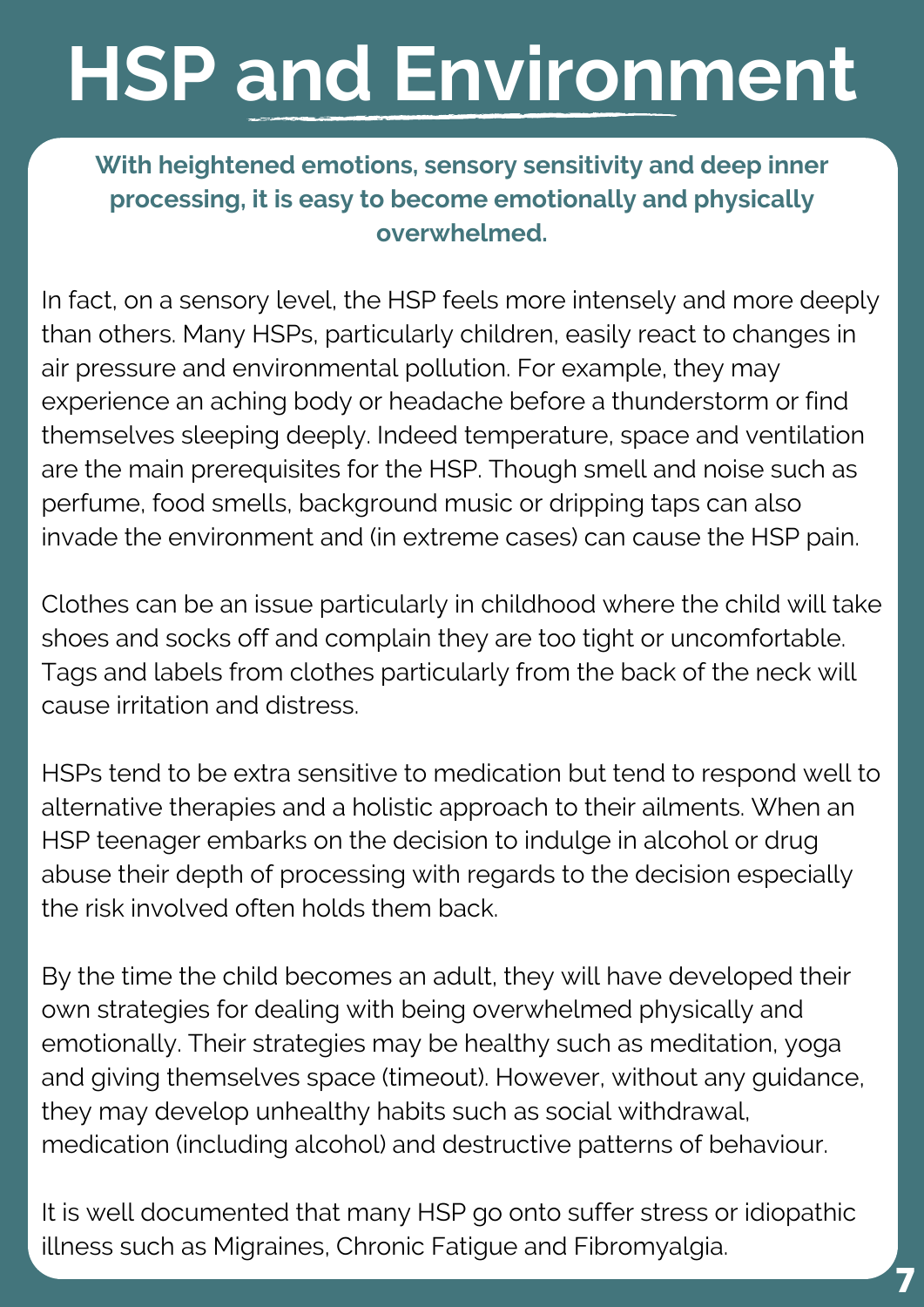### **Communication**

For the HSP, especially as a child there is a fine line between excitement and anxiety. For instance, they may be very excited about being invited to a birthday party. This excitement can then be overwhelming to the point they become ill beforehand and have to cancel.

Alternatively, they find the 'entertainer' frightening, or they try and hide from the noise and party chaos. It is possible to be unaware that the child is overwhelmed with emotion as they may not know how to express themselves and may appear quiet and withdrawn, resulting in feelings of disappointment and isolation. It is difficult at a young age to maintain a divide between external and internal influences resulting in becoming overstimulated.

Most children go through a period of asking 'why' such as, 'why do I need to brush my teeth?', 'why is the moon in the sky?' or 'what happens when you die?'. With the HS child it is the depth of their question that is surprising. The difference is that the HS child thinks deeply about the world, life, death and spirituality. Later at school age they may be told they 'read too much into things" or "are too intense" or "need to stop asking questions".

HSP adults seek deep and long-lasting friendships with one or two people. They may have many friends, but the level of connection will often be more superficial. The HSP will work hard at friendships and be an empathic, loyal friend to others. However, they may be disappointed at the level of trust and loyalty they are given in return. Indeed, the HSP has a high benchmark on friendships or those that they let into their inner circle.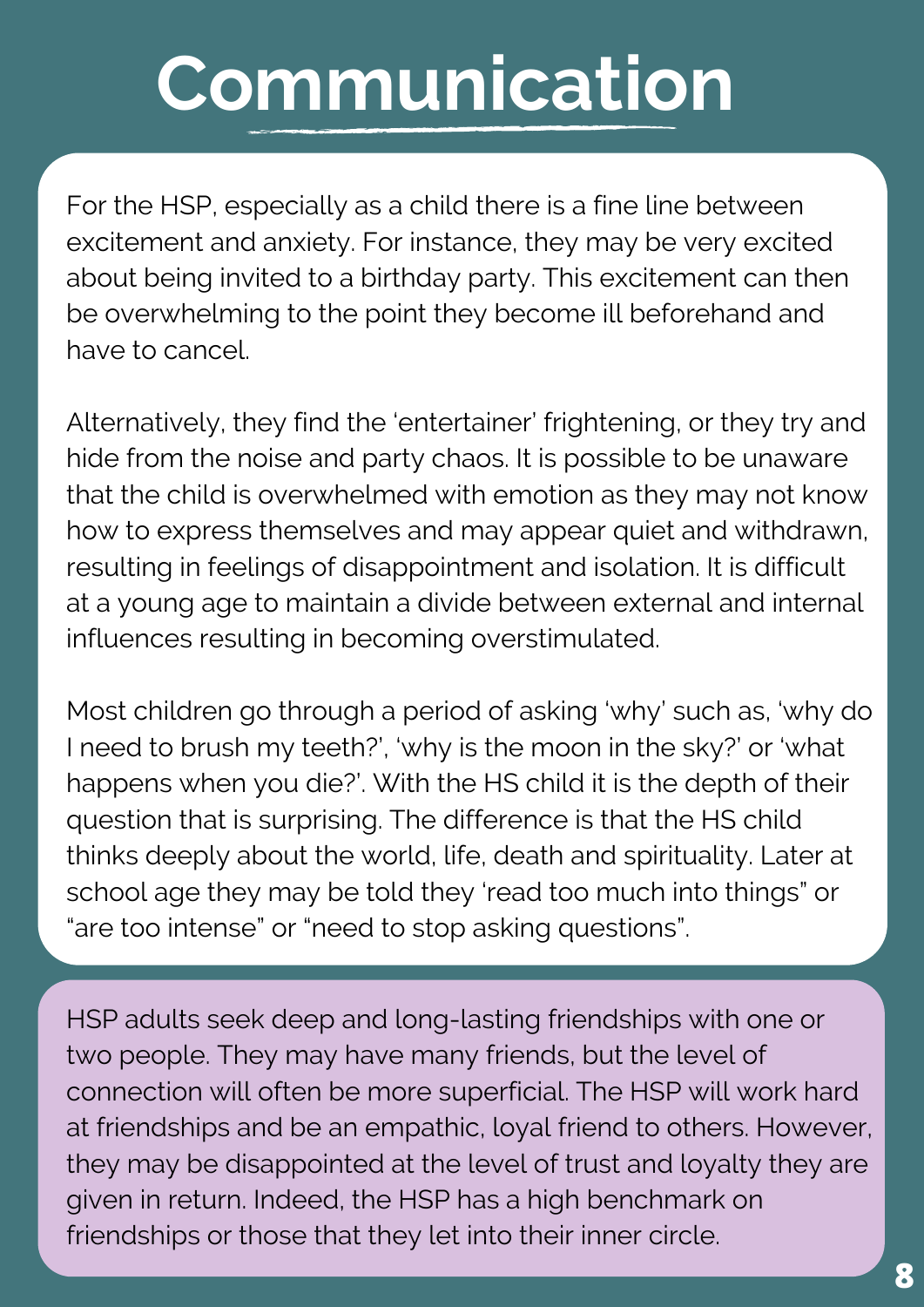### **Eating and Drinking**

Often a highly sensitive child is considered a fussy eater. Though on investigation it is often the smell or texture of different foods that they find difficult rather than the taste. It is also worth mentioning that the smell of the school dining room or the noise can be off-putting especially if the dining hall doubles as a Gym hall.

As adults, we are able to discern foods, which we eat or avoid. However, it is perhaps useful to try foods in different environments before we expel them from our diet entirely. Indeed, ethical or moral aspects may impact an HSPs diet as we often care and have an infinity with the environment, which may influence food choices.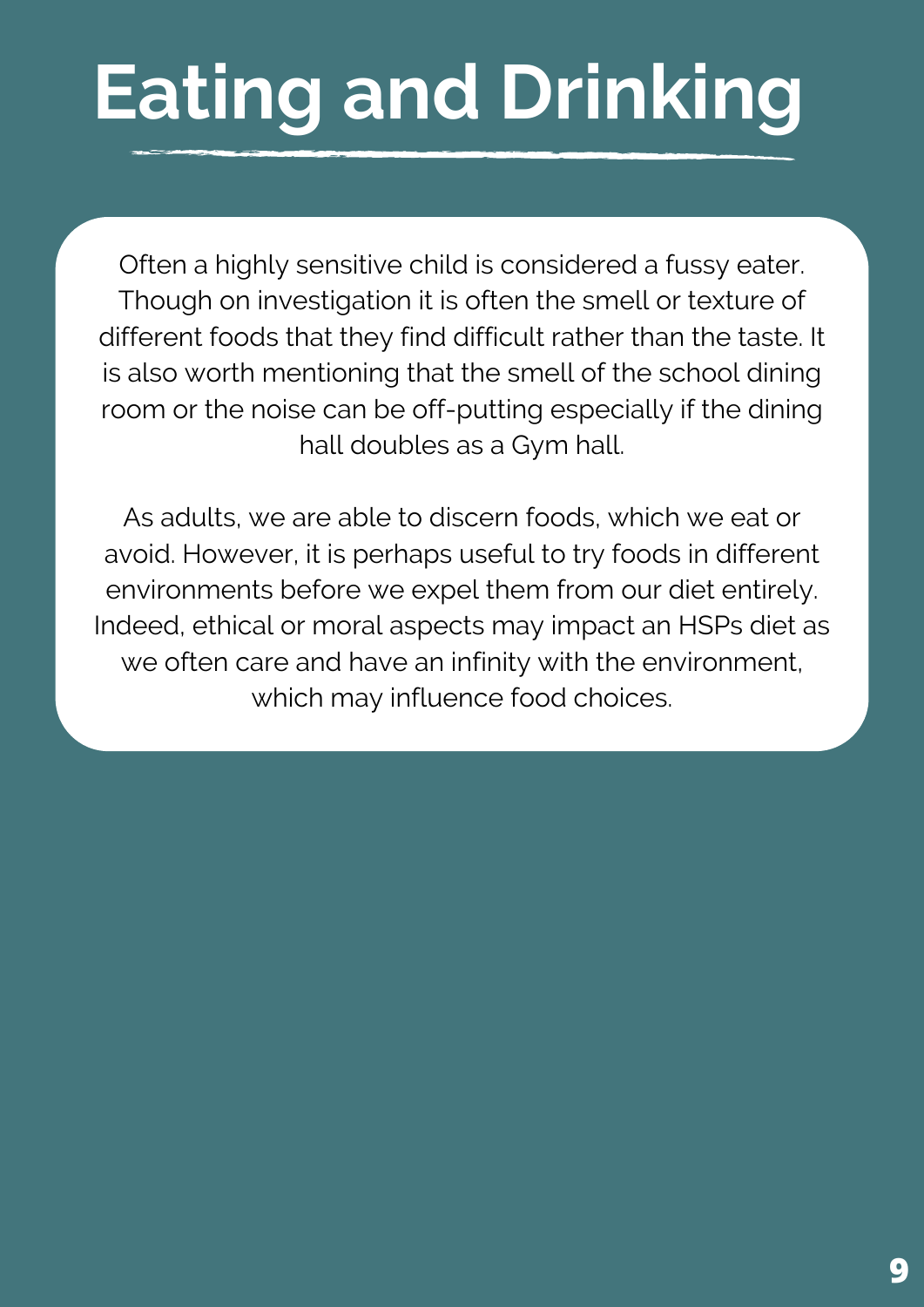## **Working and Playing**

It is often difficult to differentiate between the emotions a young child will experience. A difficult transition such as a new school will impact the highly sensitive child as they have a highly tuned sensory system with strong empathic abilities so will notice everything in the environment. This severe degree of change can be overwhelming for the child.

HS children often feel responsibility to care for other children and become sad if another child is sad. When they see a child behave badly or breaking boundaries they can get upset, confused and worry about them being in trouble or punished. Indeed, school is not a peaceful place. Even when they grow older, they will often benefit from sitting near the back of the class so they can focus and will avoid the front so to being in sight of the teacher who could ask them questions in front of the class. In particular, they may be criticised for "not putting their hand up in class".

However, they will enjoy learning and routine. Especially 'carpet or golden' time when the teacher reads them a story.

An essential component of any school curriculum is sport, which is beneficial for the HS child, particularly outdoor activities. Swimming lessons at school often prove difficult mostly due to the splashing and chlorine. The adult HSP tends to enjoy swimming in lakes or the sea. It is difficult for the child to find a competitive situation enjoyable as it involves high emotions such as tension and anticipation, which can lead to stress. For the HS child the desire to win is secondary to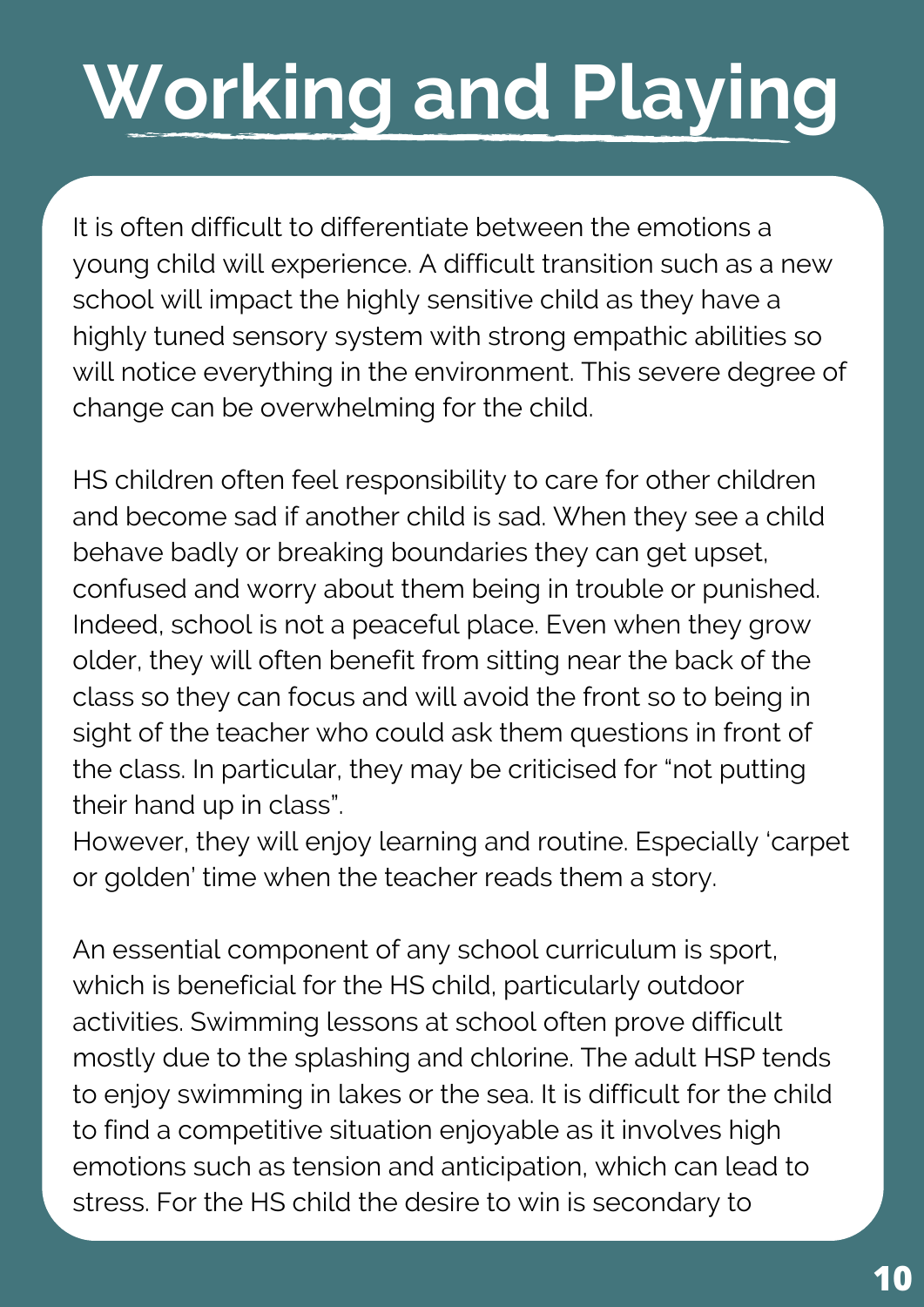the need to endure or cope with the competitive situation. In sports, the child may go to great lengths in order not to participate.

#### **Issues they have are usually in two areas:**

- Changing clothes: Noise, smells, lack of space and feeling 1. self-conscious.
- Competitive team sports or physical group activity: They 2. feel huge pressure not to let the team down and not like being watched by a loud chanting crowd.

Due to their deep processing and imagination, they can derive great pleasure from music, various art form and nature. When the HS child is encouraged to participate in the flow of the changing seasons, becoming involved in growing plants (even on a small scale) the child can find it soothing and calming.

Working with coloured shapes, tones and textures can feed the child's need to express creativity whilst keeping sensory input contained. Drawing and writing can facilitate the child's need to express feelings; they may also find rhythm of using a pencil soothing.

Generally, the child will not respond well to apps or computer games becoming restless and stressed with the noise and visual stimulation. High-pitched noise, flashing lights can cause headaches, tiredness and dizziness. Building Lego or creative games such as cutting and pasting tend to be more calming. However, they are more drawn to playing either alone or with one other partner rather than a group.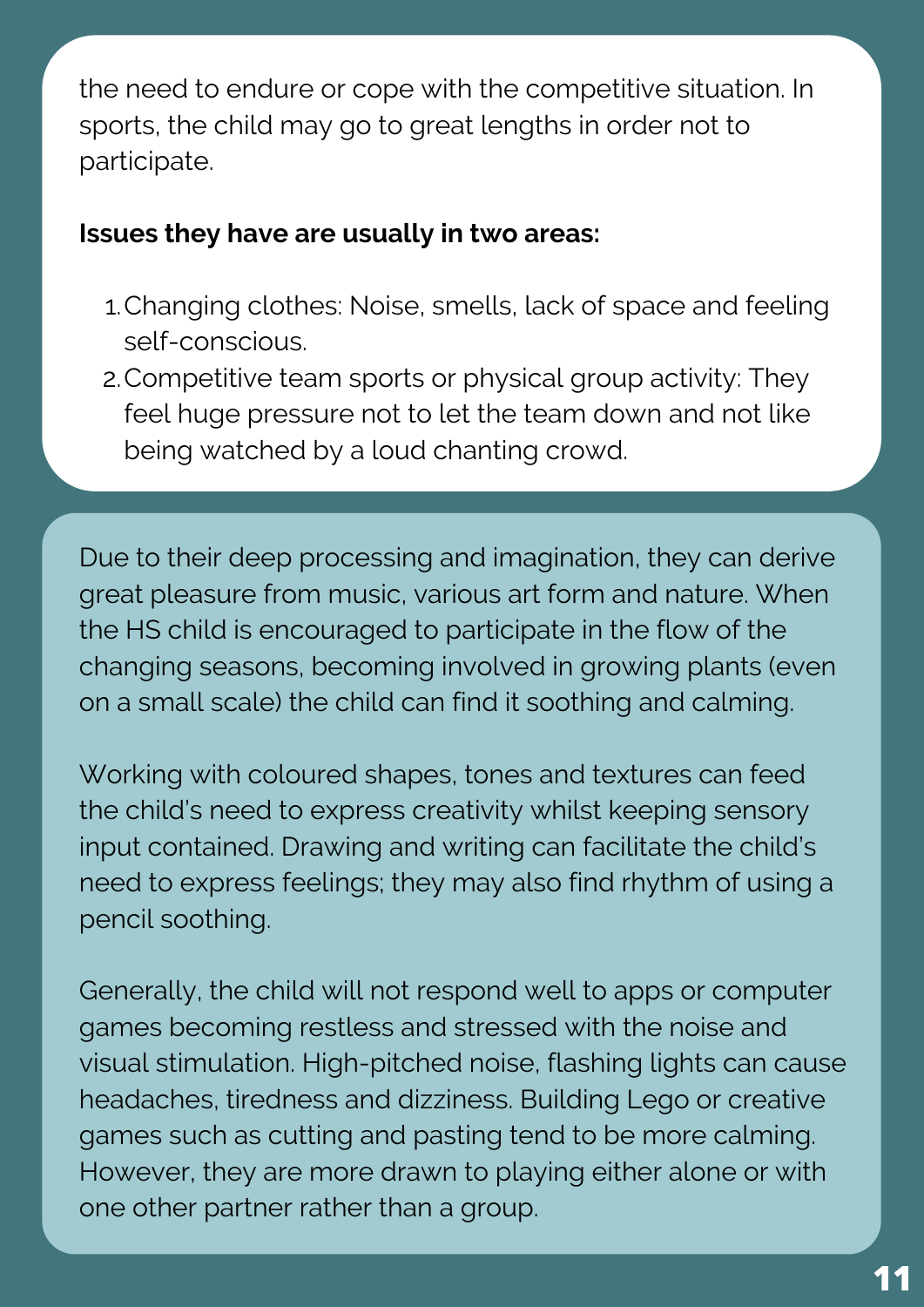Often the HS child becomes stressed under supervision or scrutiny. Under these circumstances, they find it difficult to 'perform' or 'do a good job'. Therefore, the prospect of taking part in public speaking, dramas or school assemblies can create high-level anxiety. As participation in some of these events is sometimes mandatory in schools, the child may feel continually overwhelmed and isolated from friends who find these experiences exciting or pleasurable. This may lead them to believe they are weaker, different or odd in comparison to their peers. Even if the child is a talented actor, singer or sportsperson, the pressure may overwhelm their ability.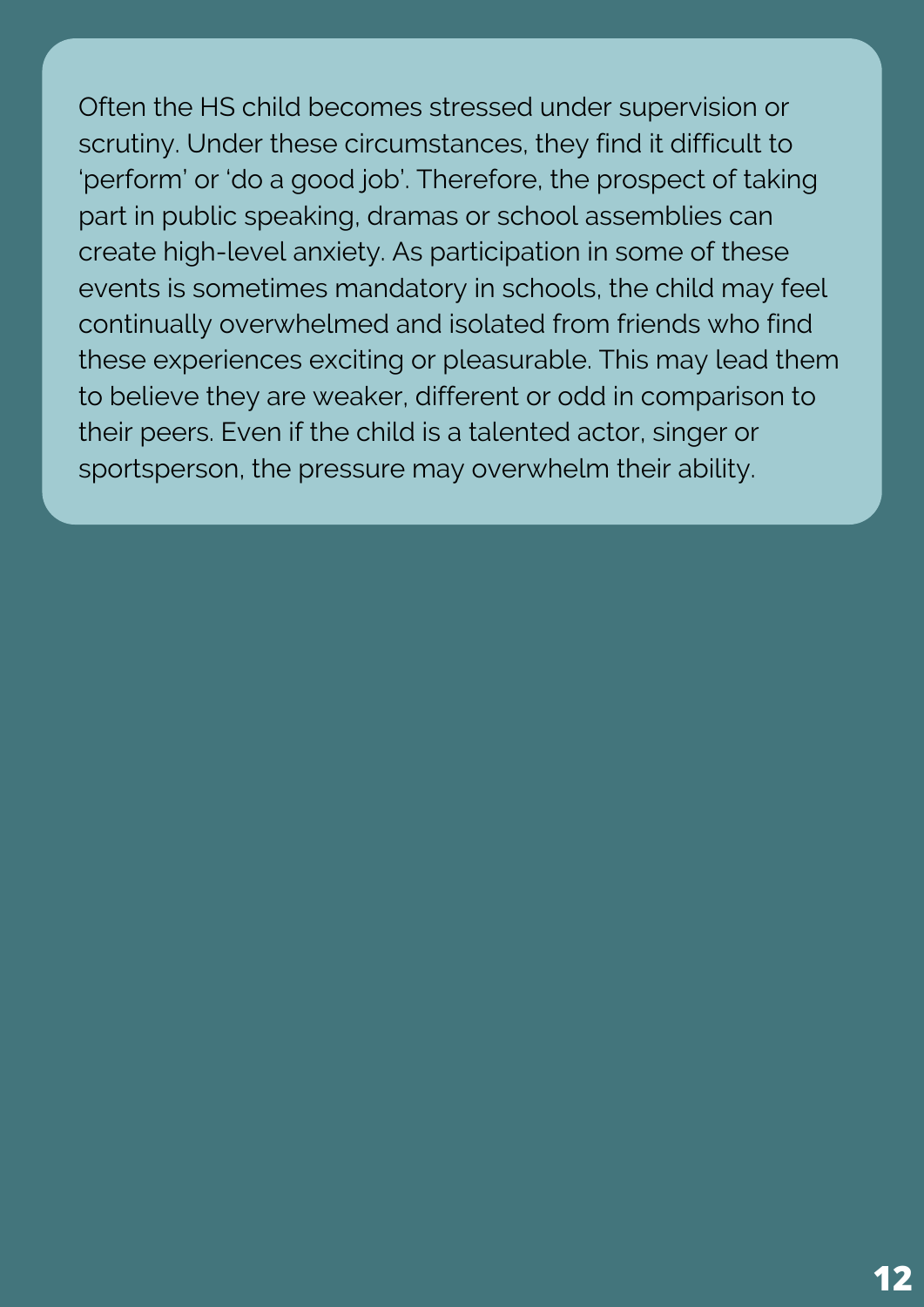## **Troubled Childhood**

It is well documented that the HSP with difficult childhoods are prone to anxiety, depression and other emotional problems in adult life. One of the issues we have found in our practice is that HSP doesn't want to discuss hardships in childhood. Perhaps they are looking at their childhood through the lens of a child or as a child, they 'shut down' or disconnected emotionally. Sometimes they find it overwhelming to think about or that they are being disloyal by talking about family or friends.

The important aspect to clarify is that's it's not about blame or individual family members, it's about their individual experience and how they dealt with issues or conflict as a child. As a child you would not be aware of experiencing sensations on a deeper level so you would just assume you are not behaving like your peers. As these patterns were developed as a child and carried into adult life, it is important to understand and explore this issue.

There can be some long-lasting effects on the child who was not emotionally supported or had a secure attachment in childhood, these include:

- Low self-esteem or worth although we may know that we are loved we may not feel it.
- Being unsupported and unable to trust someone can support us when we are emotionally vulnerable
- Sensing we are different from others, not belonging or feeling valued.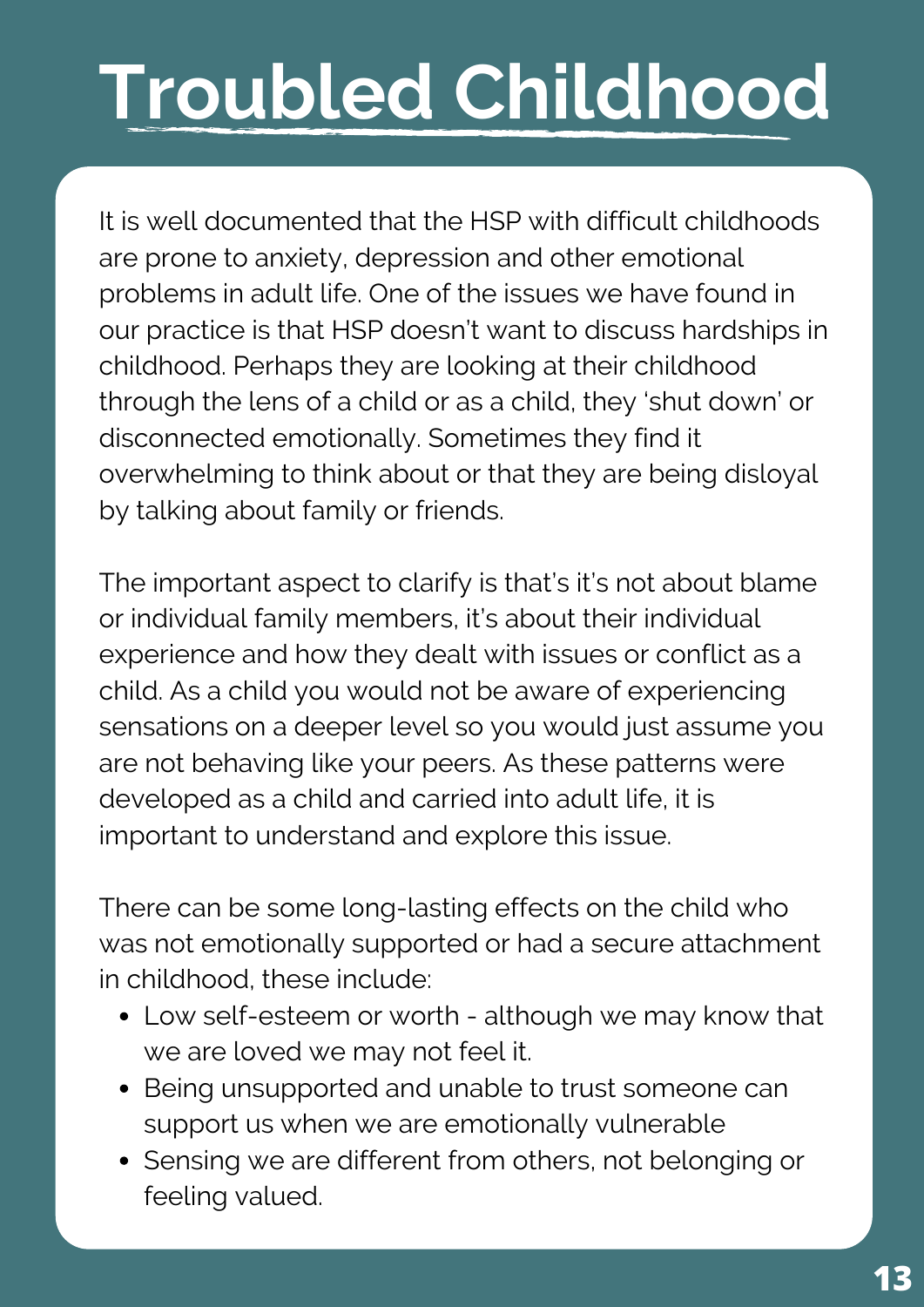- Adopting a sense that we need 'more,' not in a greedy but fearing we won't have enough
- Resorting to addictive behaviours e.g., alcohol, porn or drugs, to medicate feelings or emotions
- Generally fearful, not feeling connected in body or lacking in self-care.
- Lack of resilience.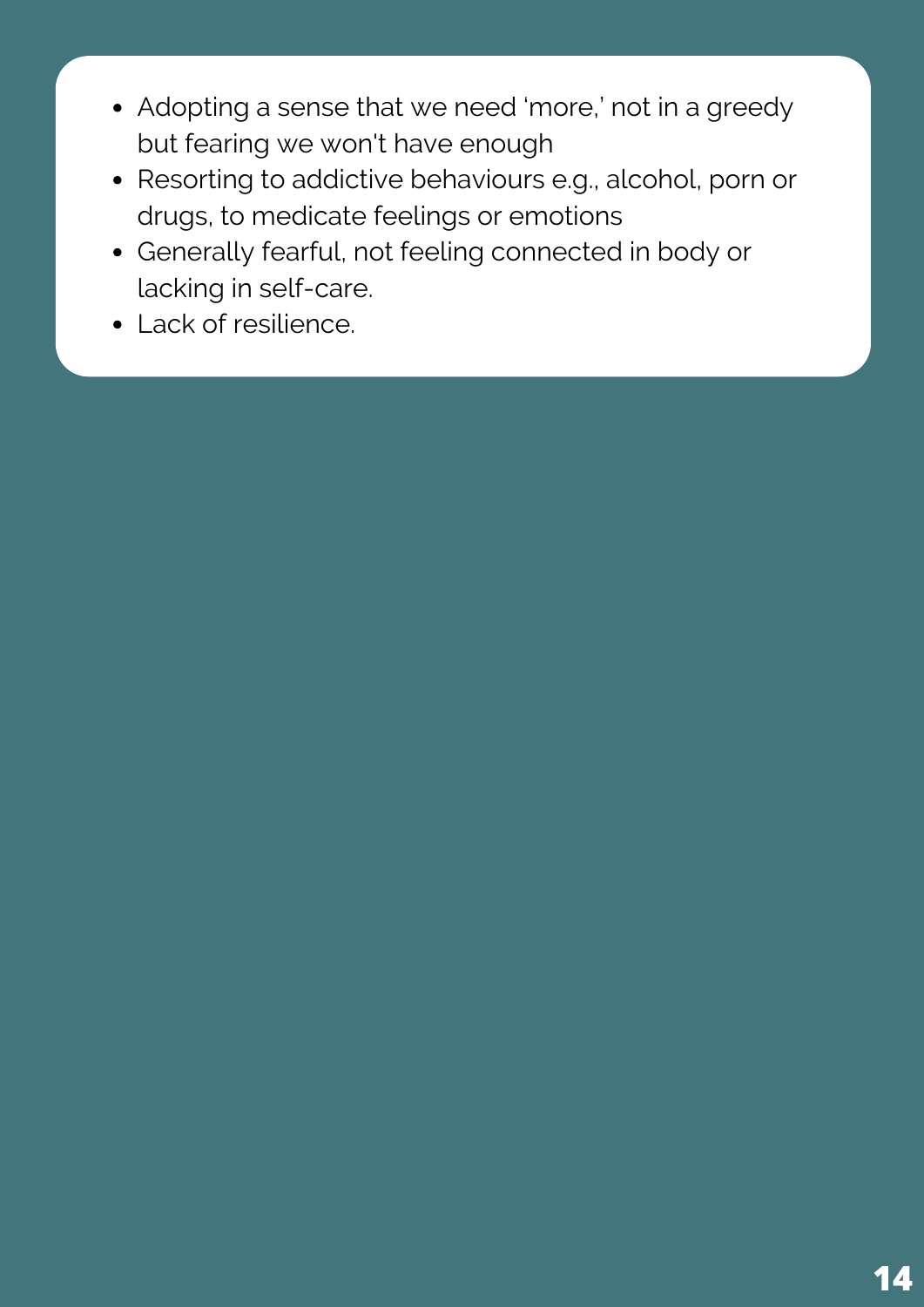### **Low Self-Esteem**

At school and often the home we are expected to achieve a certain norm. However, if you are born with individual traits that don't fit the norm then such traits may be ignored or disrespected. This may be sensed rather than stated or both.

Not feeling 'valued' as an individual. Although loved and cared for 'not meeting the expectations of 'norm' may result in loss of self-esteem.

In order to rectify the situation of not 'fitting' to the social norm, changing behaviour results in huge stress or anxiety. Alternately, withdraw and sit on the side-line of groups.

#### **How to increase self-esteem:**

Working with an appropriate therapist is often very helpful, as it will enable you to discover aspects of yourself that may have been dishonoured, especially aspects of empathy, intuition and creativity. Often clients will remember incidents when they "saved the day" or "solved a difficult problem" through having creative abilities.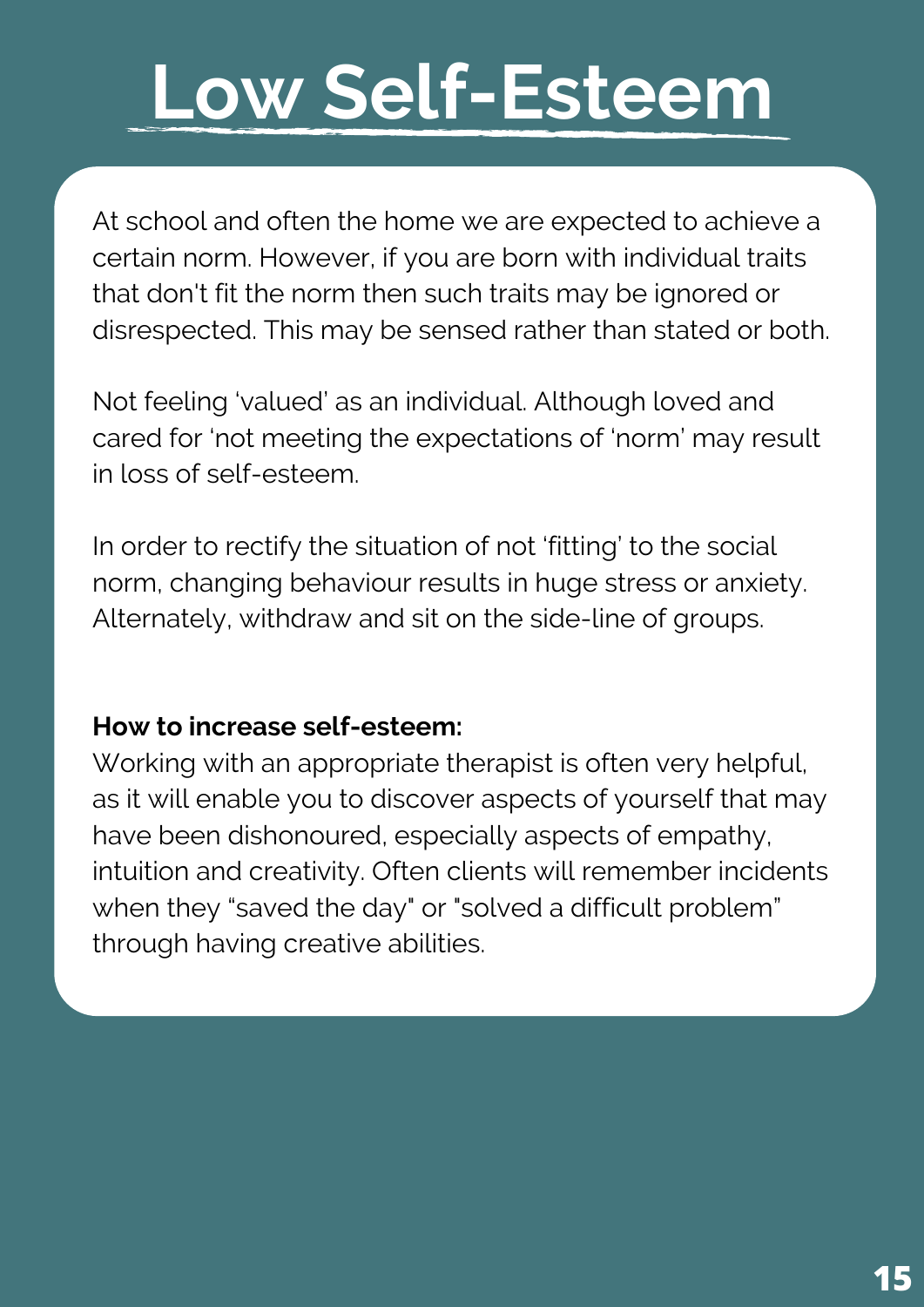# **Self-Management Coping Strategies**

### **Emotional Regulation**

Emotional highs and lows can be so intense that they are painful and exhausting. Brindle et al research demonstrated that HSPs experience more lows such as anxiety, depression and stress than non-HSPs. It is therefore important to have some strategies to manage emotions. By understanding your triggers, undergoing self-talk and changing behaviours it is possible to work towards a level of control determining which emotions we have when we have them, and how we experience and express them.

### **Distraction**

When you are faced with a situation that is overwhelming rather than fight it, take a step back (physically take a step back), name it or imagine it is a small part of a bigger picture, then take another step back and look at the full picture and then decide what action is required. Or to distract yourself, change your focus onto an object or someone else.

The approach that tends to work most successfully is to change your position. Either go for walk even if it's just to the bathroom. If you need to remain in the situation: stand up, sit down or change your position in your chair.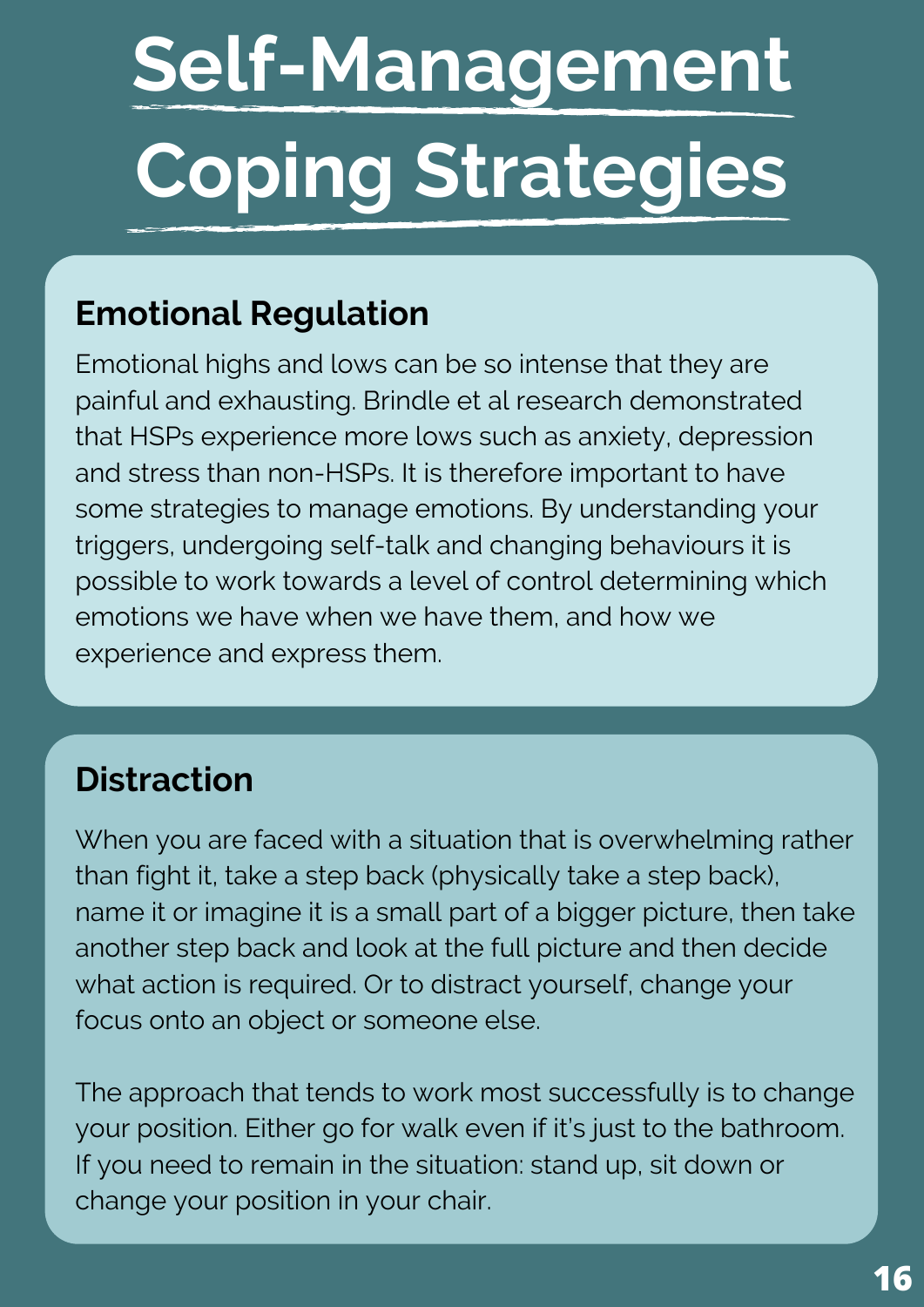If unable to remove yourself from the situation, Breath in for the count of 4 saying to yourself 'I'm breathing in' then breathe out slowly to the count of 6 saying to yourself 'I am breathing out'. Becoming mindful of yourself, focus on breathing. Or focus on someone within eyeshot, really think about how it feels to be he or she, or how he or she may be perceiving the situation.

### **Resilience**

As HSPs are highly conscientious, people pleasers with a strong moral compass, they have a sense that they should do everything to help, even at the expense of themselves. For example, stay at the party even if the noise, people and stimulation are overwhelming. Watch the football match with everyone even though we are finding the environment overstimulating. But it's ok to leave!

As an HSP you will have a good relationship with your mind and body. Do a simple body scan to identify tension, pain or discomfort then take appropriate actions such as going outside, or into another room and do a few breathing exercises. Pace yourself and take care of yourself.

### **Engage in Pleasurable Activities**

Identify activities you enjoy, these can range from mopping the floor, making tea to skydiving and horse riding. The HSP brain responds best to purposeful and meaningful activities.

To identify these activities, keep a record in your diary or journal of activities you enjoy, you may want to measure them on a score of 1-10. Keep this list for reference.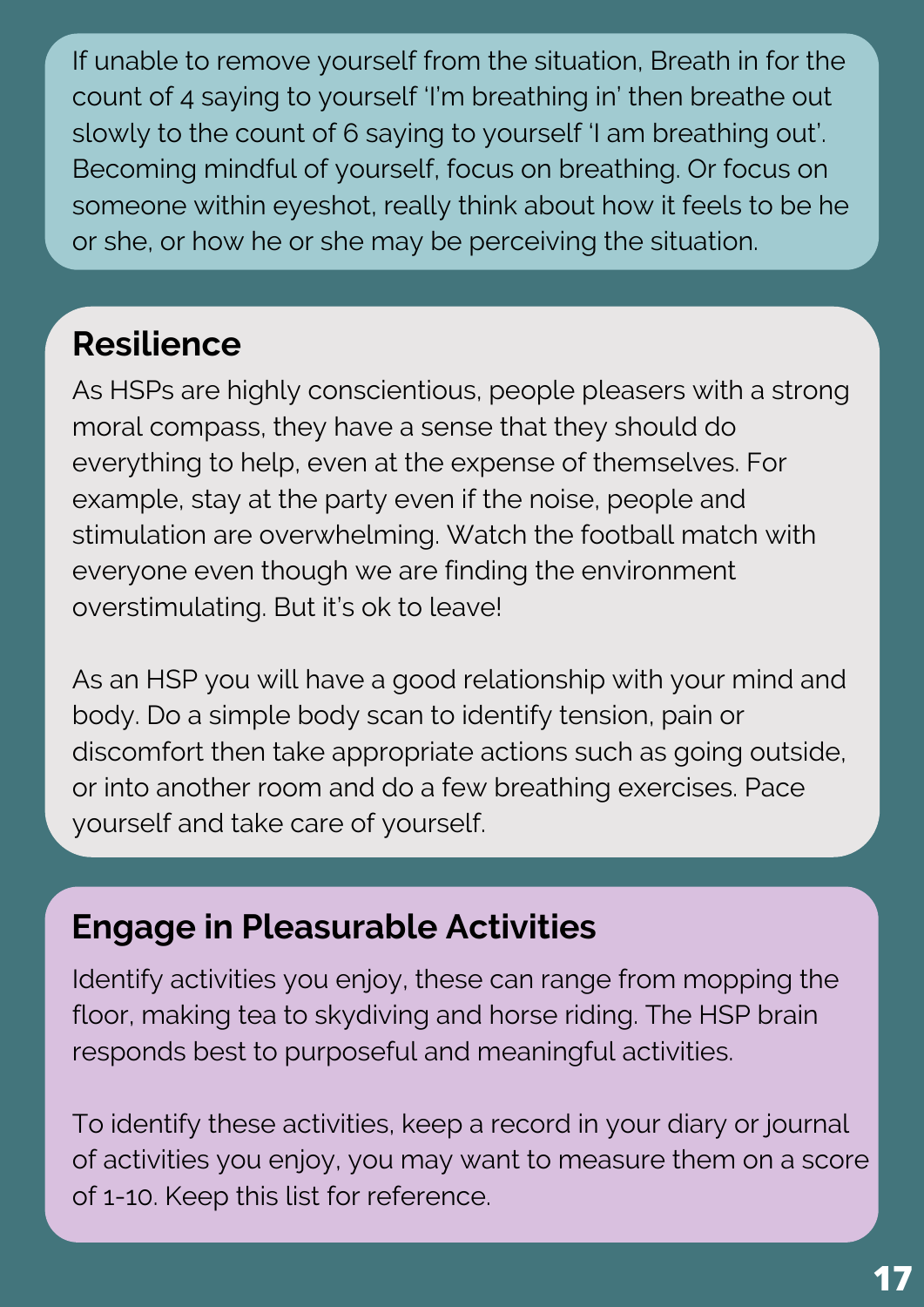### **Sooth Yourself**

Use your five senses of touch, taste, hearing, smell and sight:

**Touch** – Soak your feet in warm water with essential oils. Give yourself a hand massage. Do some stretching exercises.

**Taste** – Drink warm herbal tea or eat your favourite healthy food.

**Hearing** – HSP's need to carry earplugs, noise can become confusing and menacing, especially when too many different sounds at once. Earplugs can block sound, restful music, an audible book or a white noise app.

**Smell** – Often smells that other people enjoy such as perfumes, aftershave, foods or scented candles can be overpowering. It may be helpful to carry the smells (such as essential oil) that you enjoy with you; sometimes a small fan can be helpful.

**Sight** – Photographs and keepsakes can have a calming effect. Pick an object near to you such as a vase, book or a leaf from a tree to focus on in a soothing manner.

Visualise a situation or a place to calm yourself, practice relaxation. Relaxation can also be found in active or nonactive behaviours.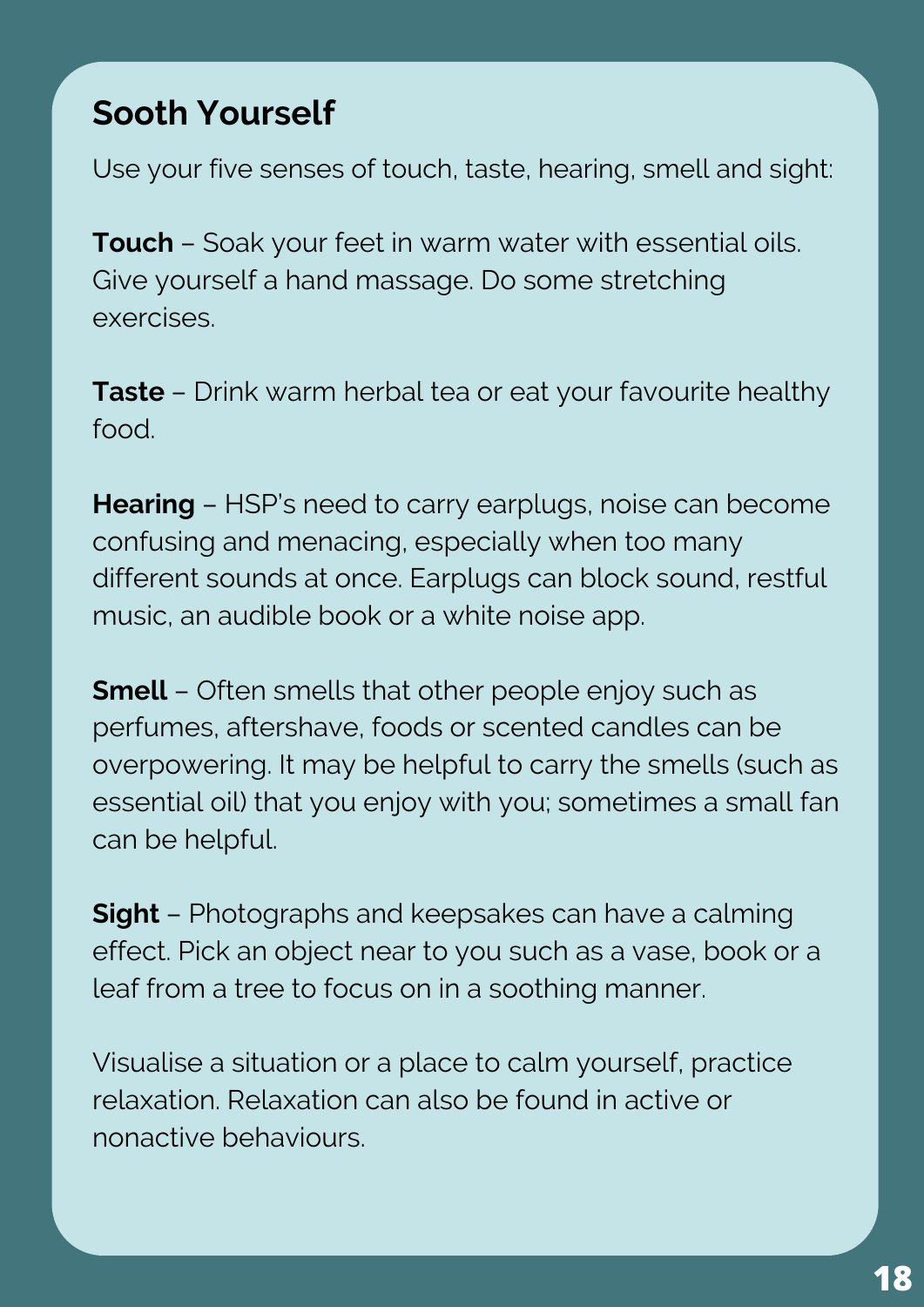### **Commit to What is Valued**

Identify areas of your life that are most important to you, these may be your family, friends, spiritual belief, job or health. It may be several areas. Commit the time and effort you need to attend to these. Be realistic. Engage with your higher power.

Learn an affirmation or prayer that resonates such as,

### **"All will be well; all will be well, and all manner of things will be well."**

or **"This too will pass"**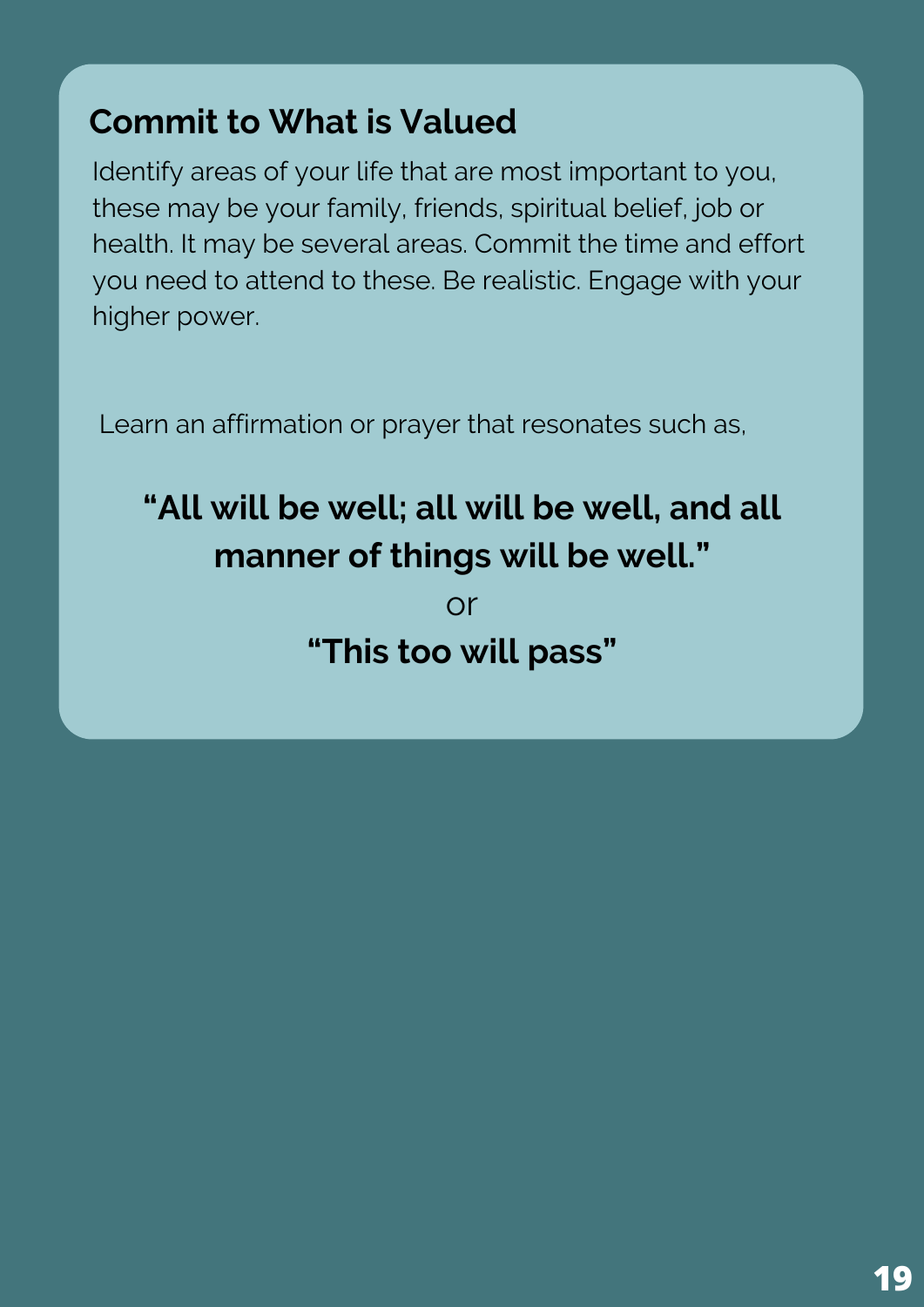## **Is "High Sensitivity" a Disorder?**

There is no specific "disorder" that is listed in the Diagnostic and Statistical Manual. There is also a range of symptoms across some mental disorders that point to or relate to characteristics similar to high sensitivity.

It is important to understand that the highly sensitive trait can occur alongside a mental health issue.

Essentially, it will be helpful to discuss challenges with being HSP in specialised counselling. Being an HSP does not excuse you from mental health issues such as anxiety, shame, depression and relationship issues.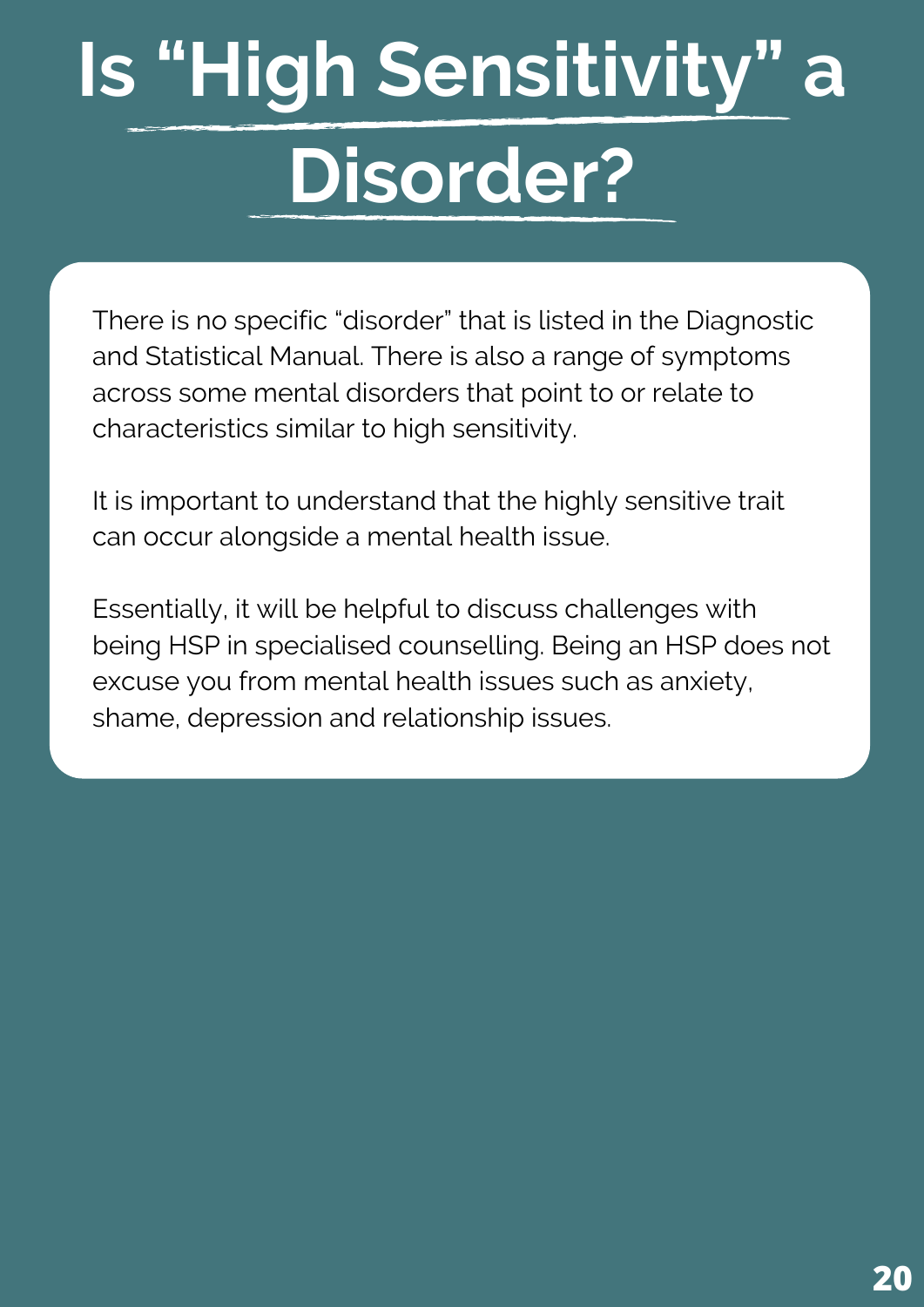## **The CARE Approach**

#### At Gault's Therapy, we offer a CARE approach:

**Confirmation:** Initially we consider if you fit the profile of an HSP. There are so many different aspects to consider such as sensory processing, emotional elements, and depth of processing and past history. Essentially this is a complex assessment. If we don't consider you as HSP we will use our skills, knowledge and experience to work with you to identify issues that are causing you to seek help and work with you through these.

**Acceptance:** This stage is often a cathartic experience. Having felt different, separate or isolated from others all your life you recognise 20% of the population with very similar characteristics. It's a time to learn and explore from research, literature and most of all from the experience of other HSP about this gift. For many, it is a release, exciting and empowering.

**Reorganise:** Now you understand you can make changes. Together we identify aspects or issues of your daily life that you are struggling with or experiences in the past that we can now better understand. We have a host of strategies that we can share and together we develop your own unique management strategy.

**Empowerment:** Discovering that your sensitivity, intuition, creativity can be utilised to enhance your life rather than it being your secret or a problem is empowering. Allowing yourself to be authentic and celebrate it, wholeheartedly accepting the gifts you have is awe-inspiring.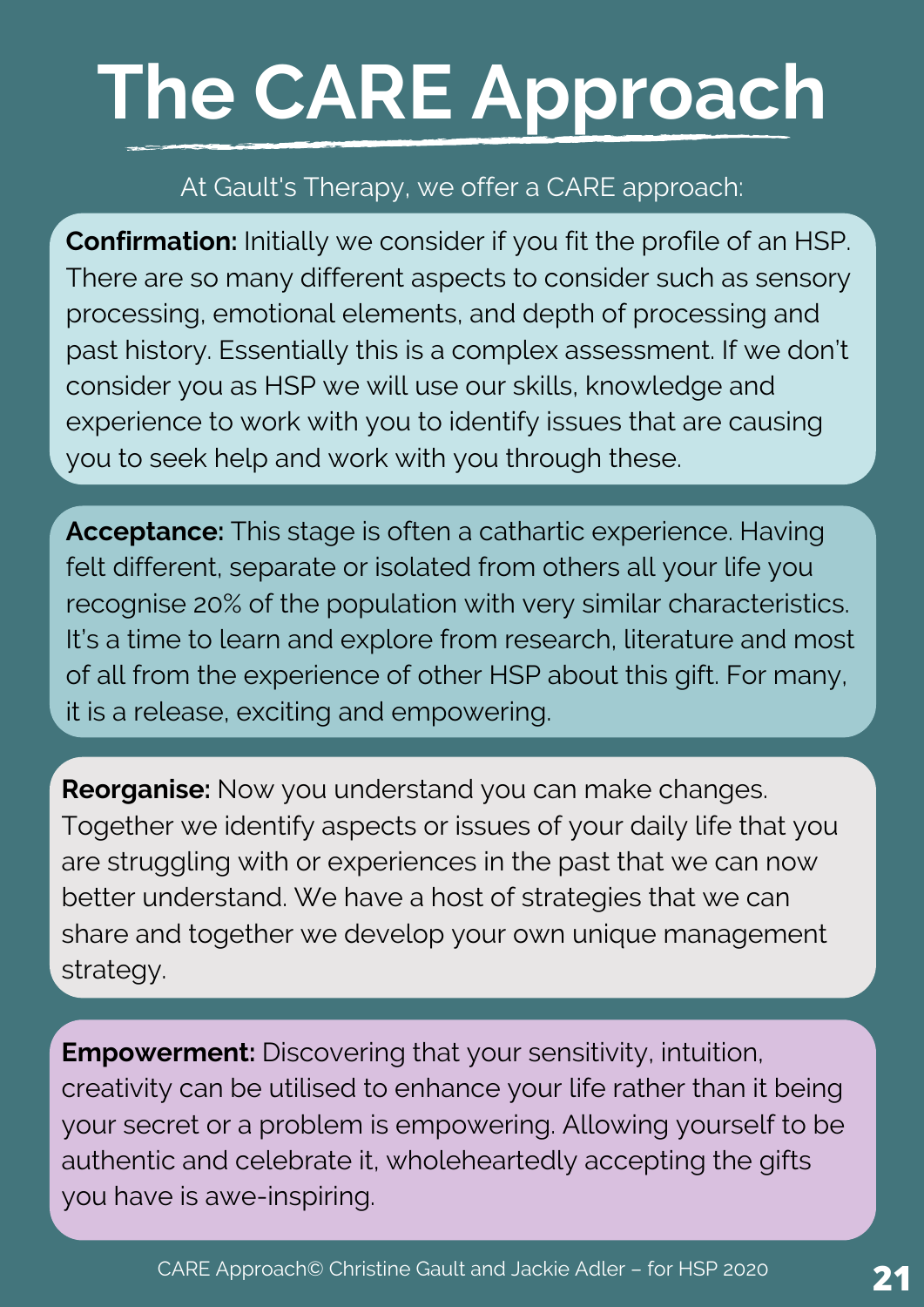### **Recommended Reading**

There are many books and resources for HSP or Empathy. Listed below are the books we would recommend. However, the first three are the books we consider the best if you are new to the HSP world.

#### **The Highly Sensitive Person**

20 Apr 2017 by Elaine N. Aron

Elaine's latest book. In our opinion if buy one book this would be the best investment. It gives and overview of HSP but the considers many of the issues surrounding life with HSP such as: ·Close Relationships

·Thriving at Work ·Medication

#### **Practical Mindfulness: A step-by-step guide**

1 Sep 2015 by DK (Author), Psy.D Ken A. Verni

This book has lots of illustrations that are always good for the HSP! It covers techniques for daily living.

Our clients have always found it useful. Have it on your coffee table its lovely to browse.

#### **Walking Your Blues Away: Practical Bilateral Therapies for Healing the Mind and Optimising Emotional Well-being**

by Thom Hartmann

Over arousal can benefit from resting and/or activity so mindful walking does both relaxes the mind and exercises the body.

HSP tend to love being outside in the country this very slim book might empower you get walking!

#### **Highly Sensitive People in an Insensitive World**

by Ilse Sand and Elisabeth Svanholmer